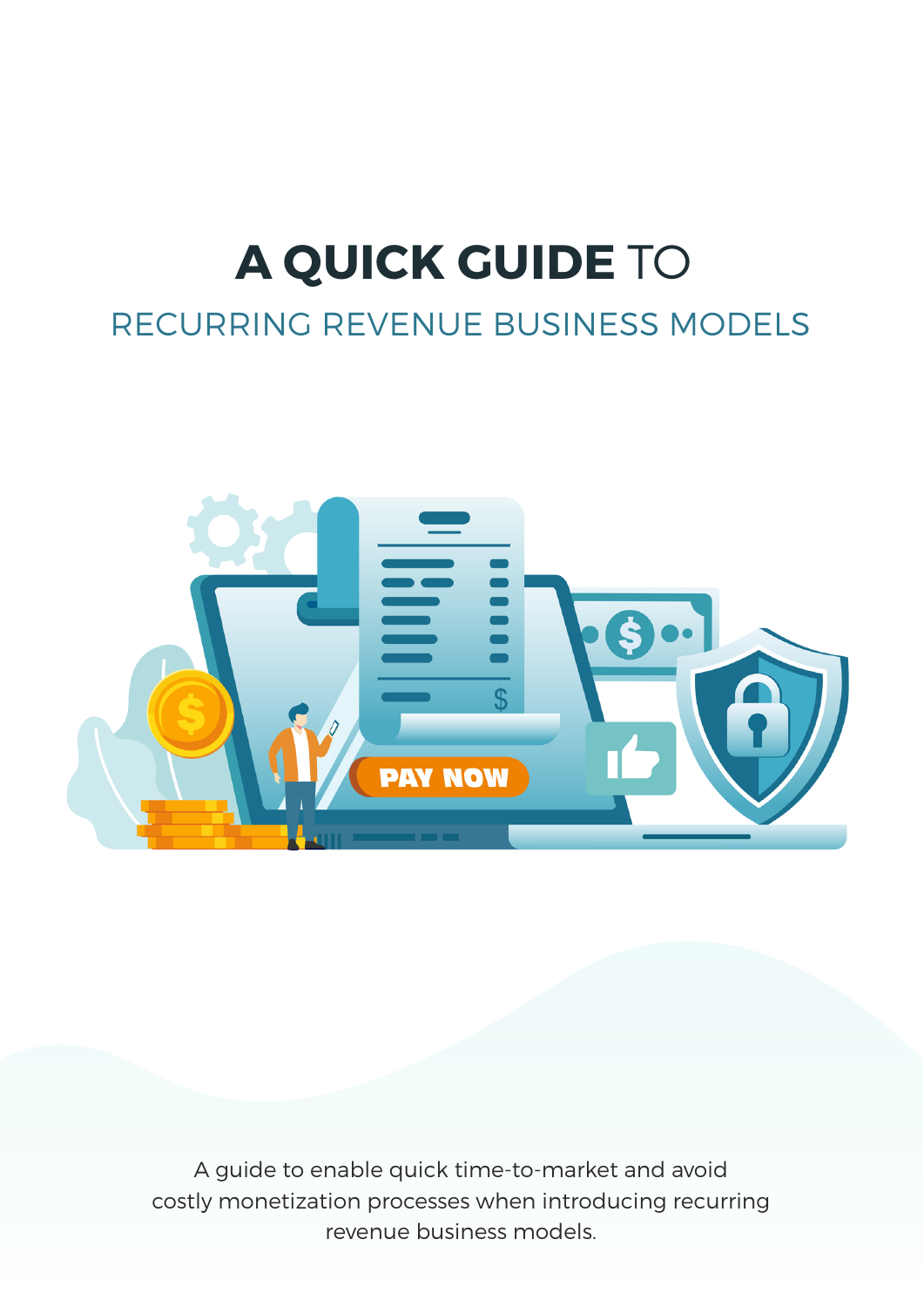# WHAT IS **RECURRING REVENUE?**

### **TO PUT IT SIMPLY,** THERE ARE TWO MAIN TYPES OF REVENUES:

### $\infty$  One-time  $\infty$  Recurring

The most traditional source of one-time revenue is selling goods. When a store sells a pair of shoes it gets payment. The store owner is happy. The owner of the new shoes walks away happy as well. End of story.

Recurring revenue is not a new invention either. Your electricity has been billed at a recurring model, the same as your phone bill. Some goods have long been delivered at a recurring revenue model, such as books from a book club. In the recurring revenue model, there are several subsequent payments with subsequent deliveries of goods or services.

Recurring fees may be based on a fixed-fee model, a pay-per-use, or a pay-per-outcome model, or a combination of these.



#### **The recurring revenue model is often used when a customer and a service provider agree on:**

- $\mathfrak{C}$  a continuous subscription, or
- $\heartsuit$  a frame of a service contract to include several elements, such as fixed and variable subscriptions and productized packages for professional services.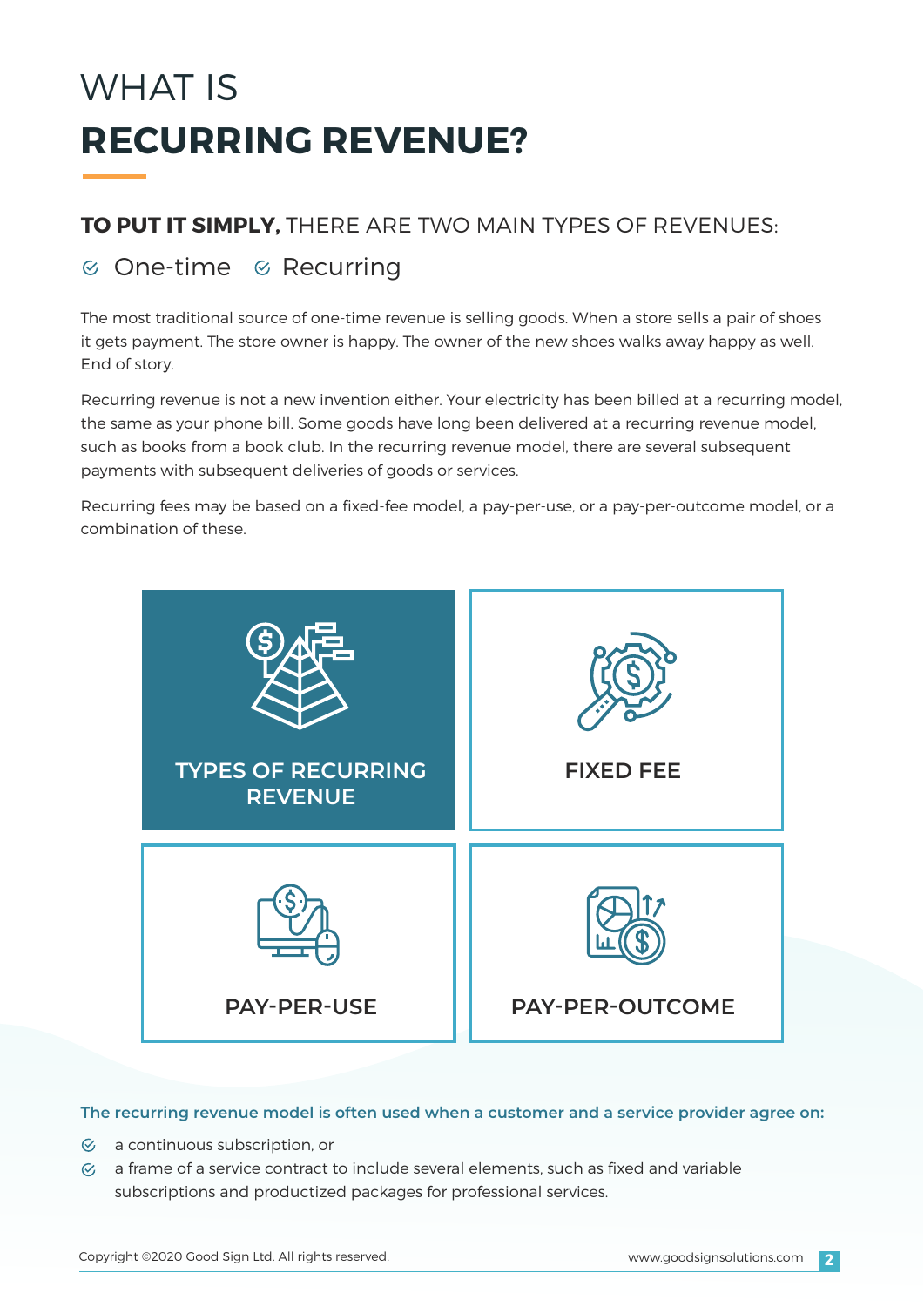### WHY **DOES RECURRING REVENUE MATTER?**

An economic megatrend is that products will be more often be packaged as services. According to the World Economic Forum Global Future Council's expert forecast, all products will have become services by the year 2030.



#### **ANOTHER BIG TREND IS THAT A BORDER BETWEEN DIGITAL AND TANGIBLE WILL FADE:**

Many goods include software, and the software is essential for the product to be functional. For example, in a modern car, the software is controlling almost everything, and modern electric cars can be seen as computers with wheels and motors attached. The same applies to many other devices from large industrial equipment to small consumer electronics. Features and options may be controlled through software, which is then managed as a subscription. Even if the product itself is not digital, a recurring model can apply.

#### **THE BUSINESS BENEFITS OF RECURRING REVENUE ARE OBVIOUS:**

- $\heartsuit$  A recurring model often enables higher cumulative revenue compared to a one-time sale
- $\infty$  The recurring model maintains customer contact with easy upsell opportunities and value upgrade opportunities
- $\heartsuit$  Recurring revenue is easier to forecast than one-time sales
- Business planning is easier when revenue is  $\mathcal{C}_I$ more stable
- Resourcing is easier when the related  $\varphi$ income is known.

There are many examples of clever recurring revenue models that have made old business models fade away:

- $\heartsuit$  Spotify with a monthly fee for premium subscription versus buying a CD now and then
- $\heartsuit$  Cloud software with a monthly fee instead of buying hardware and software licenses
- $\heartsuit$  Car leasing instead of buying a car.

And there is more to come: New mobility services offer all your needed transport for a monthly fee. This removes the need to buy separate tickets and make separate orders for a taxi. Manufacturing companies are preparing service packages which include remote monitoring and field service, as well as IoT data access and IoT applications, as variable subscriptions and usage-based pricing. Usage-based leasing is becoming more popular.

**THE FUTURE SEEMS TO BE OF SERVICES AND SUBSCRIPTIONS: A FUTURE OF RECURRING REVENUE.**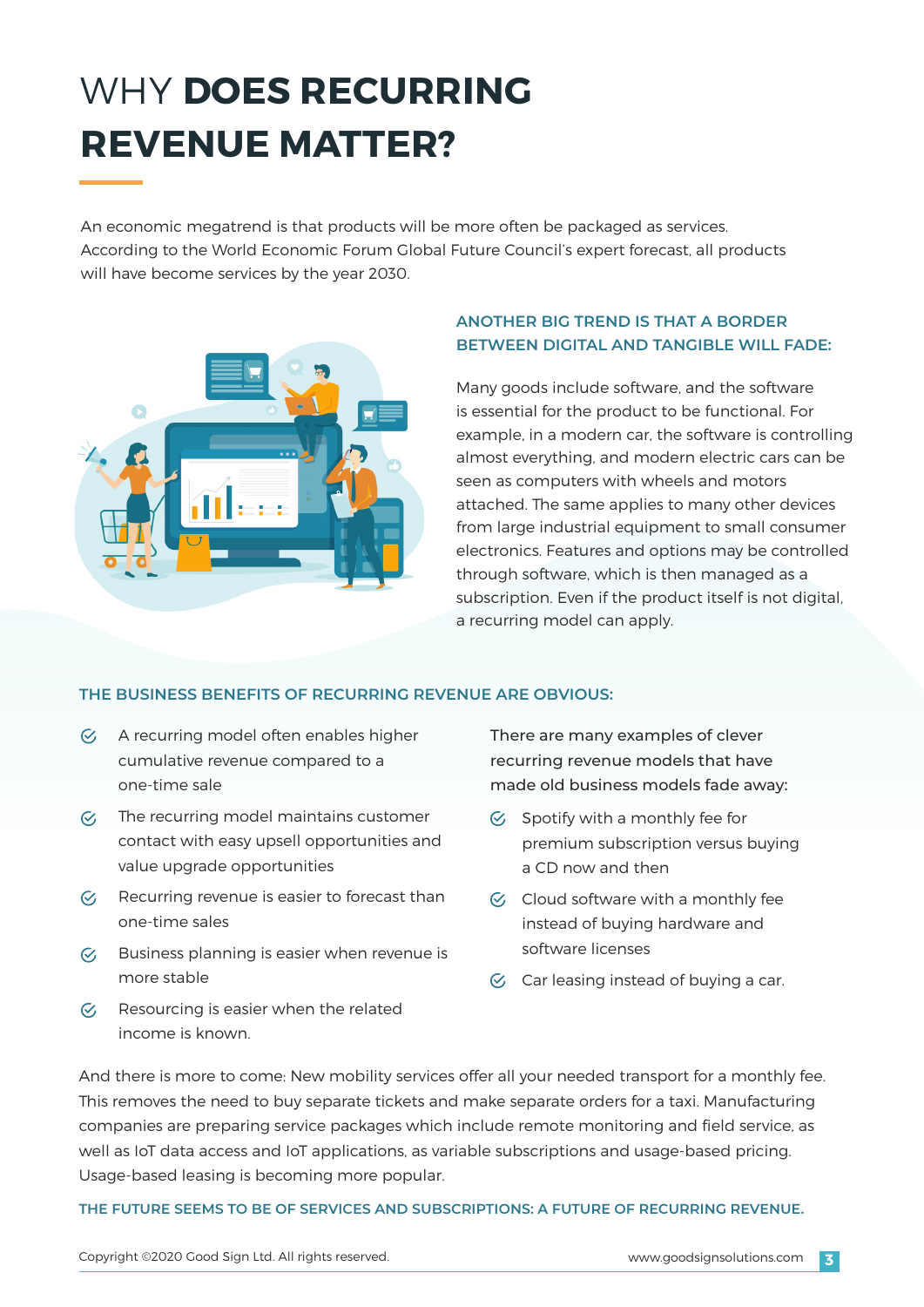### THE FOUR ELEMENTS **OF BILLING AND MONETIZING RECURRING REVENUE**

#### **FOUR ELEMENTS ARE DRIVING THE NEEDED CAPABILITY FOR BILLING AND MONETIZING RECURRING REVENUE:**



In a very simple form, the service and the service pricing are the same for all customers. For example, billing 9.99 euros or dollars per month per customer is not a difficult task, even in high volumes.



#### **WHEN WE MOVE BEYOND THIS, THINGS WILL GET A BIT MORE COMPLICATED:**

A business model will require price variations. Variation in service delivery may be designed to allow flexible options and add-on services. It may also be due to for example differences in a delivery partner model from region to region. A variation in customer agreements is often a result of customers perceiving value differently and the negotiation power of customers.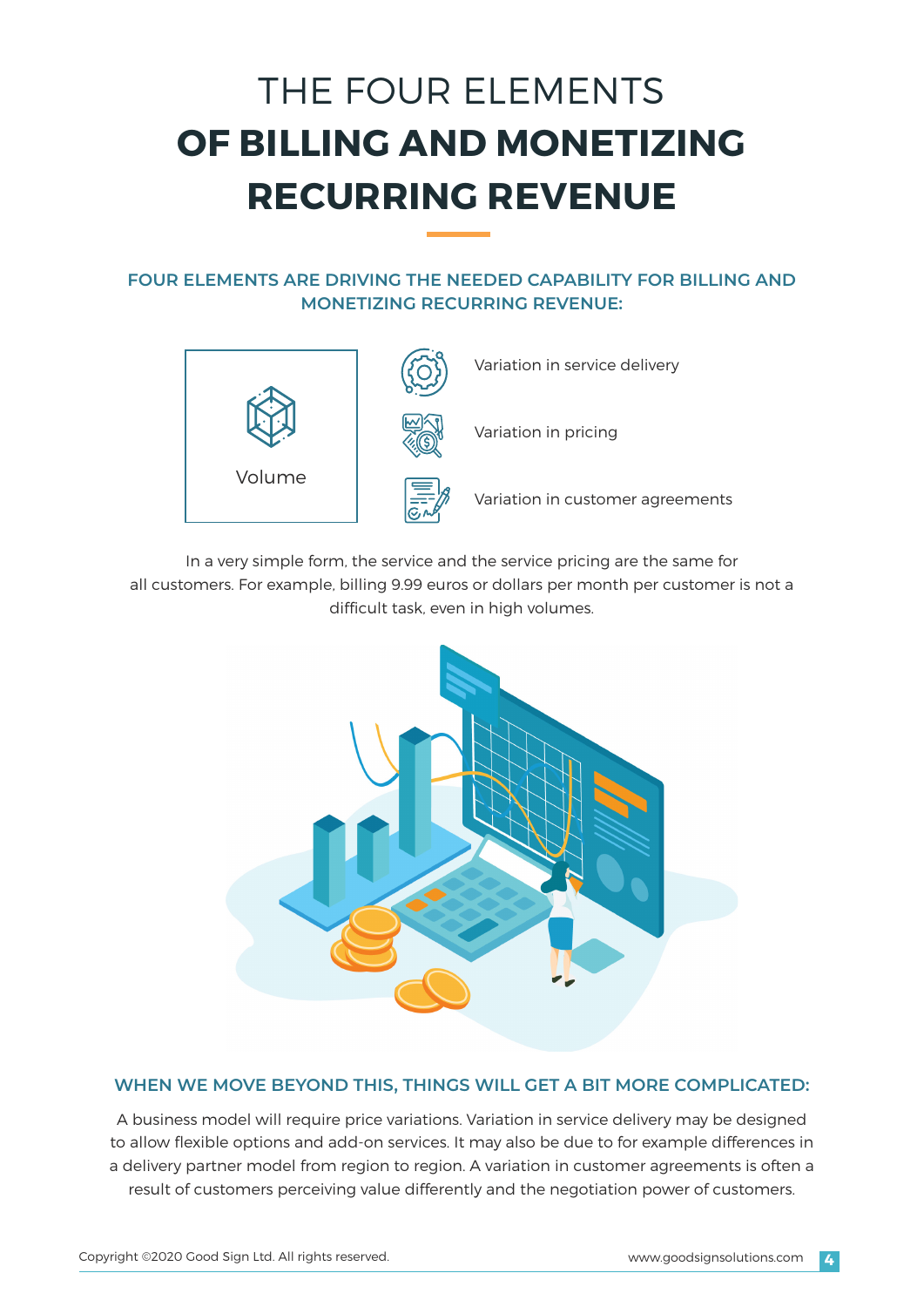# ILLUSTRATION **OF THE LEVELS OF MONETIZATION COMPLEXITY**





If the volumes are low, it is easy or relatively easy to collect recurring revenue, even with a high variation in pricing, service delivery, and customer agreements.

If the volumes are high, any variation can quickly cause difficulties in collecting revenue, as legacy systems don't usually support recurring revenue business models in any industry outside telecommunications, utilities, and media.

Besides, even those industries long familiar with recurring revenue models are now facing new opportunities and challenges brought by the Internet of Things (IoT) enabled services and by the increasing demand for customer-specific services.

Volume and variation factors expose companies to revenue leakage and drive high processing costs in the form of manual work, customer complaints, and rework.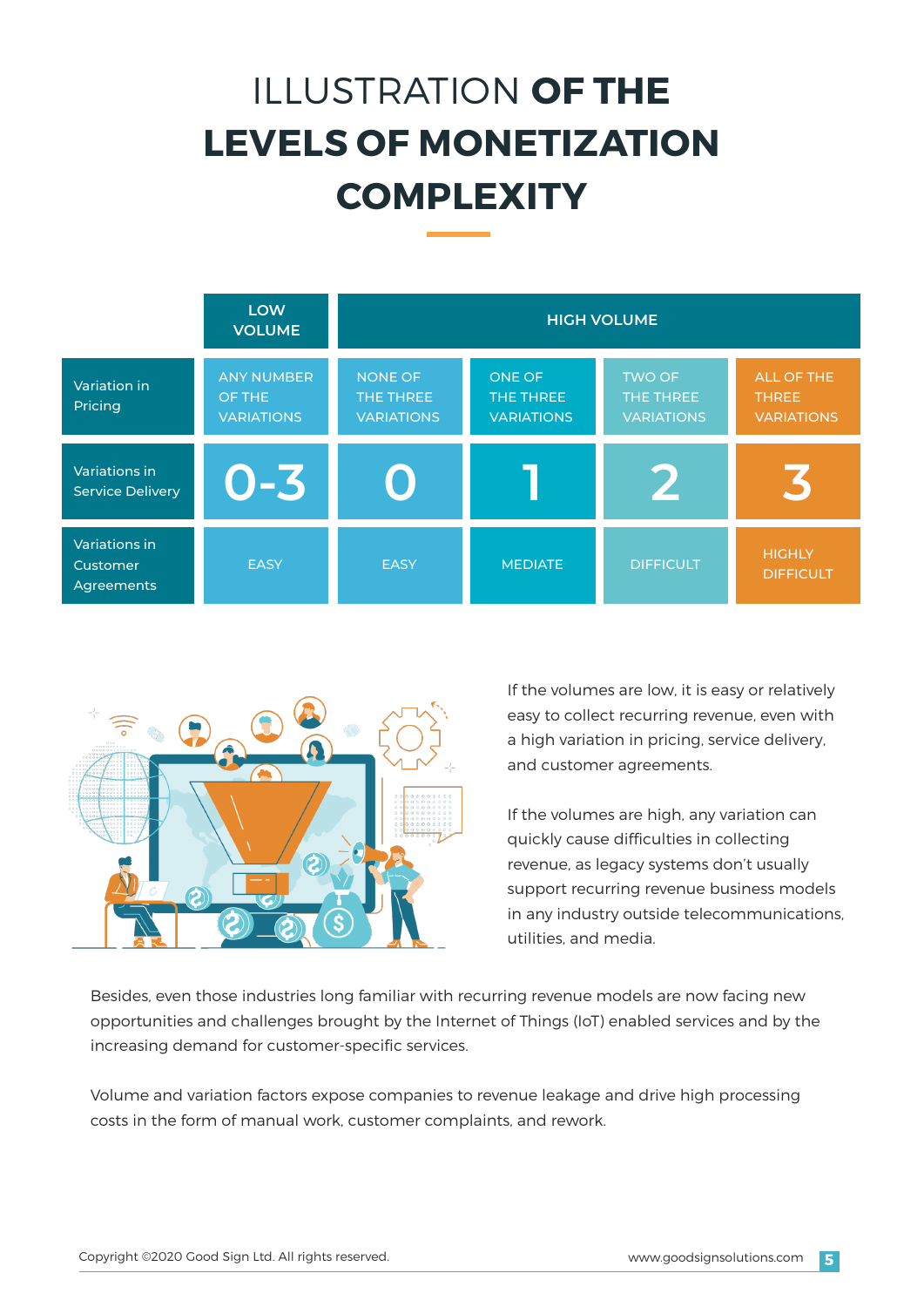### THE CHALLENGE OF **RECURRING REVENUE IN YOUR EXISTING SYSTEMS**



Introducing a recurring revenue business model may be an easy task if volumes are low. It can still be relatively easy to introduce a high volume recurring revenue offering if the variation of price/ service/customer is low.

When variability is combined with high volumes or an anticipated need to scale the business, there is a definite need to adopt new capabilities with a purpose-built recurring revenue billing and monetization software.

Many of the current ERP systems and other operational legacy systems, and most of the current billing systems, cannot manage the complexity caused by variable elements.

- $\mathcal{C}_{I}$ Many ERP's are still based on the traditional idea of producing or purchasing goods, selling and delivering goods, and having goods in stock. What is sold and delivered gets invoiced. This business model is quite far from a subscription-based monthly service.
- $\mathcal{C}$ Many maintenance service systems are built for time and material-based services and at best capable of introducing some limited variation with standard service packages and levels such as gold/silver/bronze.
- $\mathcal{G}$ Many service management systems excel in service operation but do not come with service business pricing and billing capabilities.

This is why many companies are looking for billing platforms that could cater to their current and future billing needs, as the world is quickly evolving, and new opportunities and new business models are appearing quickly.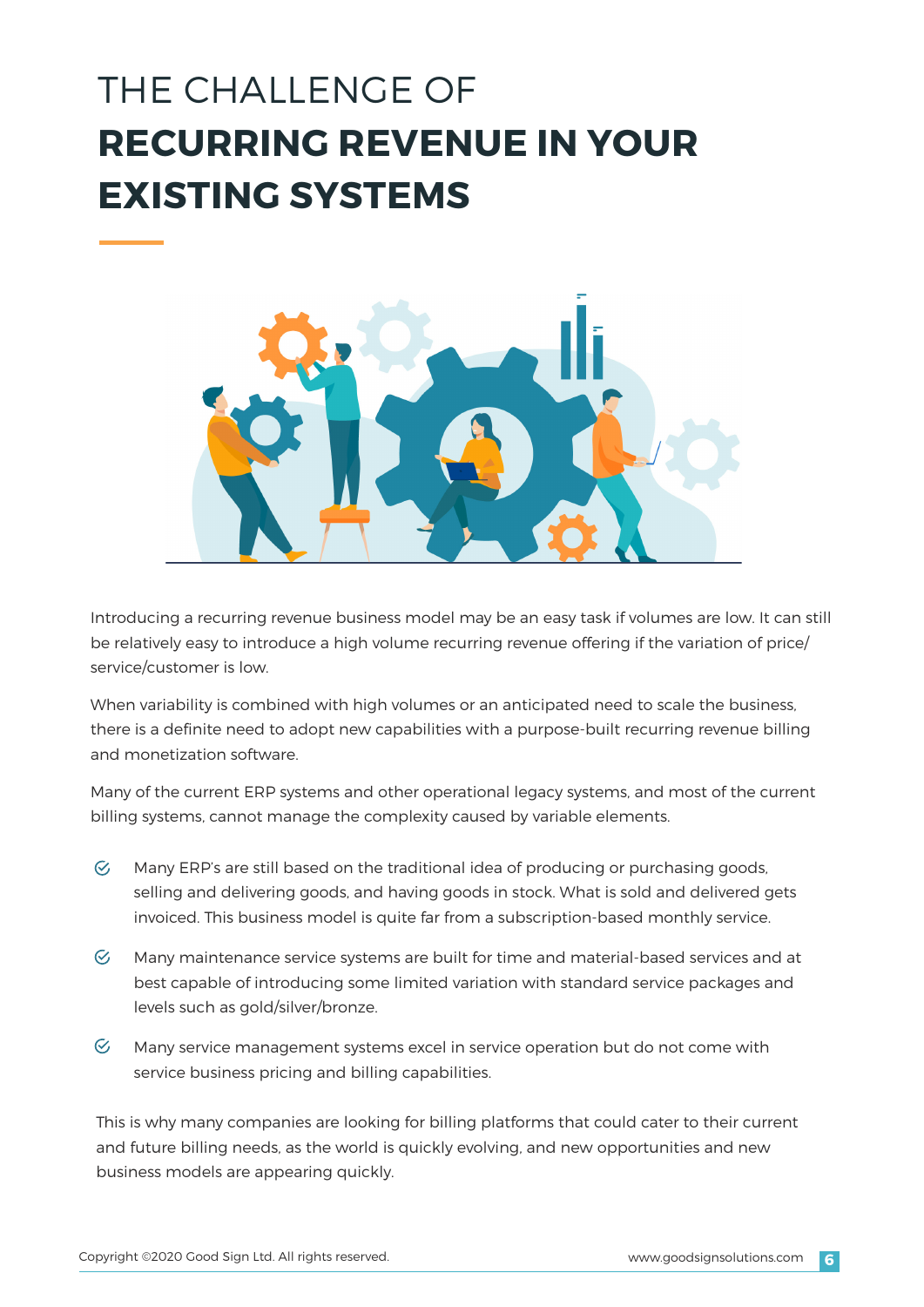### WHAT CAPABILITIES **TO LOOK FOR IN RECURRING REVENUE BILLING AND MONETIZATION SOFTWARE?**

#### **THERE IS A RECURRING REVENUE BILLING SOFTWARE. PURPOSE-BUILT!**

Make sure the software has the key features that are essential for your business so that it is truly supporting your evolving business and allowing the flexibility you need today and in the future:

#### **Flexibility to make your solution future-proof:**

- $\heartsuit$  Dynamic data structures that allow describing current and future services.
- $\heartsuit$  The flexibility of products and services because it is likely that your products and services will change over time, as the pace of change will increase. Also look for customer-specific variation, as it is a growing trend.

#### **Flexibility to tackle complexity:**

- $\heartsuit$  A rule-based core engine that matches any and all business models as rules are the most flexible way to describe complex pricing and billing scenarios.
- $\heartsuit$  The rules define what the billing engine should do, for example, if there is a price change in the contract after the customer has consumed a certain quantity of the product.

#### **Flexibility to capture IoT opportunities:**

- $\heartsuit$  Easy way to import usage data and to interface with other systems, platforms, and services builds a solid foundation for IoT-based business models.
- $\heartsuit$  APIs and orchestrated imports are a must. You need a way to get IoT data automatically from the IoT devices or from the IoT platform. Efficiency is essential in the monetization of IoT.